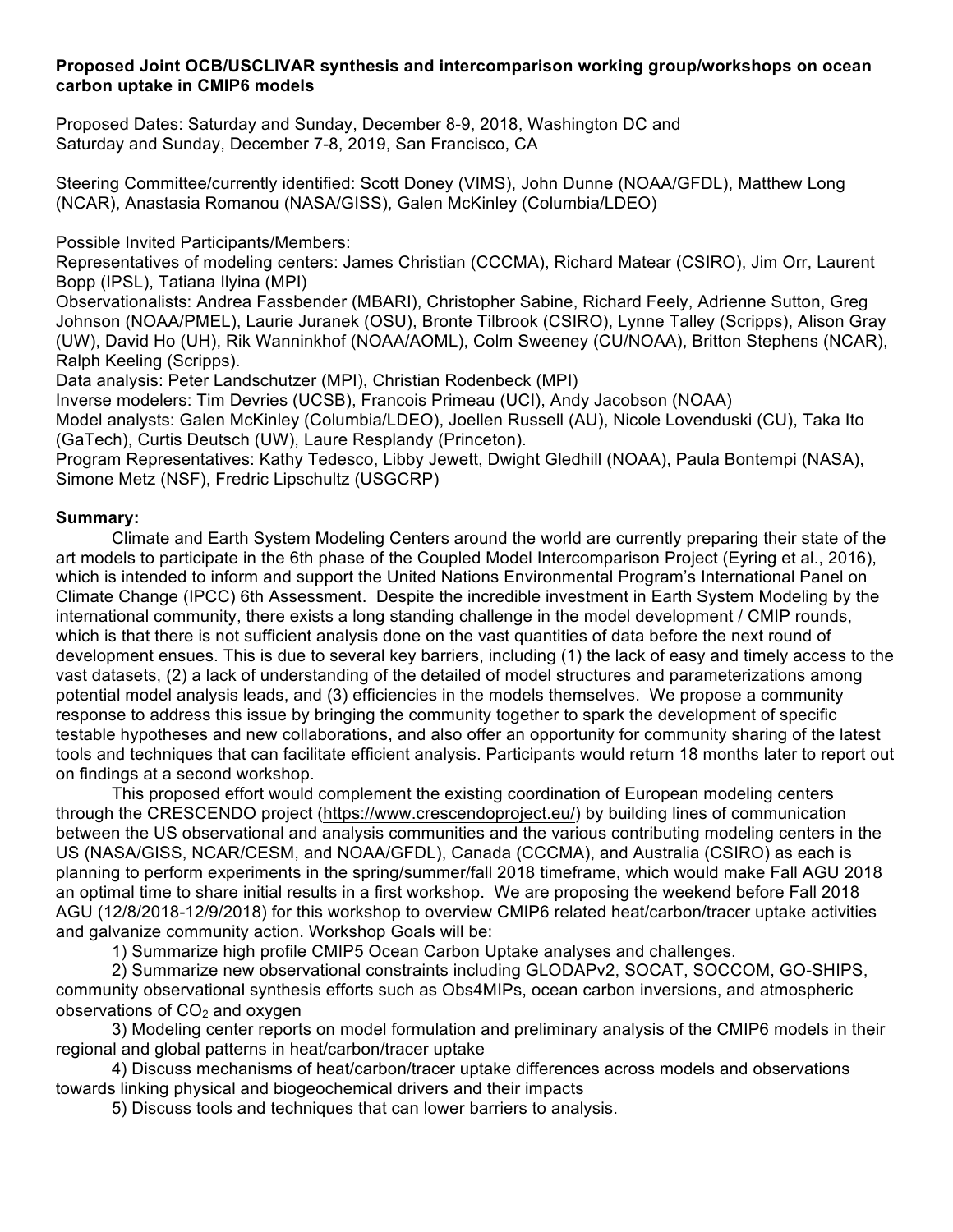Workshop Goals for the follow-up (possibly Fall 2019 AGU or Spring 2020) meeting would work toward further advancing the state of the science by synthesizing state-of-the-art model simulations and up-to-date observations of key metrics and identifying areas of further investigations, including more observations and modeling groups across the following themes:

- 1) Regional and vertical patterns and variability in carbon uptake/acidification and its detection and attribution.
- 2) Uptake, transport and storage including circulation pathways such as Atlantic and Southern Ocean Meridional Overturning Circulation.
- 3) Relationship between heat, carbon, oxygen and other tracer uptake and cycling.

Together, these workshops would form as a strong capacity building activity on to maximize the utility of CMIP6 class Earth System Models for Ocean Carbon and Biogeochemistry applications.

# **Scope:**

Analysis of Earth system observational and model data products is commonly undertaken with a 'black box' approach, involving limited consultation of the scientific experts responsible for producing the models and datasets. This forum would provide a unique opportunity for representatives of observational efforts and modeling centers to share their detailed understanding of the inner-workings of these products, their strengths and weaknesses, and the drivers of differences between them. The proposed workshop would support two of OCB's Research Priorities: Climate- and human-driven changes in ocean chemistry (e.g., acidification, expanding low-oxygen conditions, nutrient loading, etc.) and associated impacts on biogeochemical cycles and marine ecosystems, and ocean carbon uptake and storage.

The ideal complement to the workshops would be the hiring of a postdoc who would be the nexus for core analyses. This junior scientist would be responsible for pursuing the most compelling hypotheses identified at the workshop from the outset through leading the writing of scientific manuscripts describing the findings. They would also assist the community with downloading of appropriate observational and modeling based data sets, conducting analyses, and communicating with the modeling center representatives. To fund this postdoc, the US workshop leads will work to secure funding in 2018 via a variety of fellowships and institutional funds. It remains the case that a truly comprehensive analysis and synthesis of the CMIP6 suite of model experiments and observational constraints will require a dedicated researcher with considerable community support and coordination. As analysis of these observations and models mature, this first workshop would be followed up with scientific papers describing these analyses and either a second workshop or session adjacent to either the 2019 OCB summer meeting, 2019 Fall AGU meeting, or 2020 Ocean Sciences meeting to communicate the results in a workshop report, and a proposal to the community for a special journal volume. The best scenario will be to have a postdoctoral scientist in this role, but even if that does not come to pass, the community-driven effort with support from these two proposed workshops will result in greater utilization of society's enormous investment in Earth System Modeling.

## **Scientific Motivation:**

Future climate will be largely determined by the combination of fossil fuel  $CO<sub>2</sub>$  emissions and mitigation, land use, and uptake of anthropogenic carbon by land and ocean. Earth System Models (ESMs) have been developed to simulate not only climate dynamics, but interactive biogeochemistry, ecology, and land use—as well as the associated flows of carbon through the atmosphere, land, and ocean. The ESM framework thereby attempts to provide a comprehensive basis for evaluating coupled carbon-climate feedbacks. Model intercomparisons have several important benefits: (1) a scoping assessment of "state of the art" provides perspective on critical scientific gaps; (2) the ensemble average of models with independent and opposing errors provides a "best guess" projection of future dynamics and feedbacks; (3) a characterization of model spread about the mean in the context of model diversity enables an assessment of the origins of structural uncertainty in future projections; and (4) quantitative relationships across the models can be used to draw inferences and emergent constraints on climate-biogeochemistry interactions. Each of these benefits will be important elements of our proposed analysis of future climate scenarios for this project, and are strongly aligned with the main goals of the CMIP6 and IPCC AR6 efforts. The IPCC fifth assessment found high agreement between CMIP5 Earth System models that ocean warming and circulation changes will reduce the rate of carbon uptake in the Southern Ocean and North Atlantic, but that carbon uptake will nevertheless persist in those regions (Ciais et al., 2013). While CMIP5 models tended to agree on global ocean carbon uptake within 20%, various regional assessment of carbon uptake and storage in this class of model have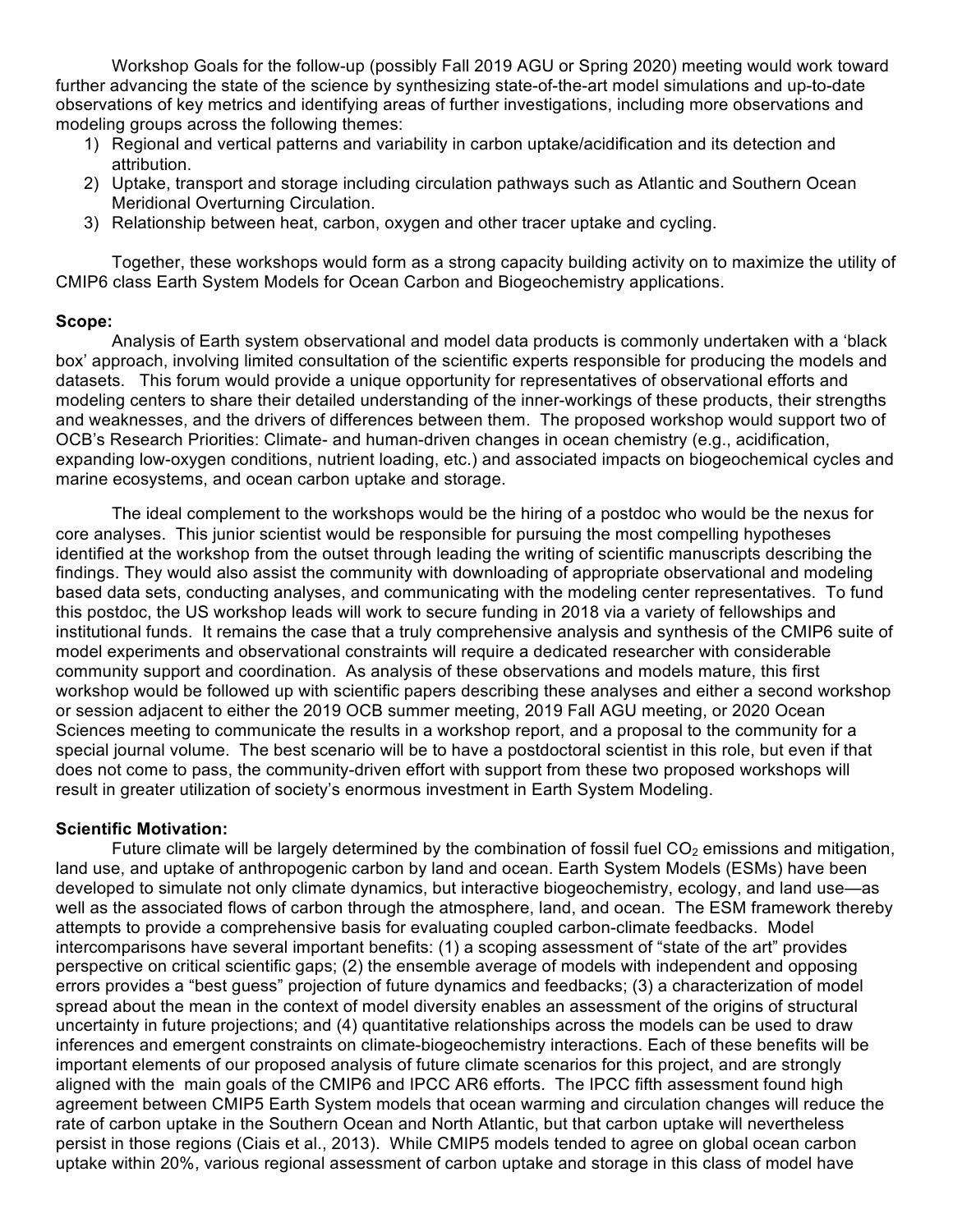found a high degree of variability in the regional uptake, meridional transport, sequestration of carbon (e.g. Froelicher et al., 2014; Figure 1). CMIP5 was also momentous in its moving the physical climate community forward in facilitating later model investigations with regards to AMOC and heat uptake, CFC and carbon (e.g. Romanou et al, 2017; Marshall et al, 2016; Kostov et al, 2014).

For CMIP6, modeling centers have focussed on improving the resolution from nominally 2 degree atmospheres and 1 degree oceans in CMIP5 to nominally 1 degree atmospheres and 1 to ¼ degree oceans in CMIP6. Similarly, they have made great strides in comprehensiveness, and fidelity including improving surface temperature, wind patterns and variability, and ocean boundary currents in of these physical models which will allow for more accurate and robust determination of ocean biogeochemical interactions. The experimental design of CMIP6 (Erying et al., 2016) includes not only a standard set of Design, Evaluation, and Characterization of Klima (DECK) experiments, but includes two dedicated Intercomparison efforts of ocean biogeochemical cycling through the Ocean Model Intercomparison Project (OMIP; Griffies et al., 2016; Orr et al., 2016) and experiments with fully coupled ESMs through the Coupled Climate-Carbon Cycle Model Intercomparison Project (C4MIP; Jones et al., 2016). These sets of experiments will provide an unparalleled comprehensiveness in terms of historical experiments of ocean heat, carbon and transient tracer uptake in the historical context with ocean only and fully coupled models as well as experiments designed to improve the mechanistic attribution of climate and chemistry driven changes. Analysis and synthesis of these models will require considerable community coordination.

Similarly, observations, syntheses, and inverse modeling activities have advanced considerably in recent years. These include GLODAPv2 effort to synthesize shipboard ocean carbon observations from programs like JGOFS, WOCE, CLIVAR, and GO-SHIPS (Olsen et al., 2016), the SOCAT effort to supply updated climatologies and time dependent analysis of ocean pCO2 and air-sea CO2 fluxes from surface underway sampling (Pfeil et al., 2012; Sabine et al., 2012), the SOCCOM and other biogeochemical ARGO efforts to characterize ocean biogeochemistry from remote drifting array (Johnson et al., 2017), individual inverse modeling studies (e.g. Wanninkhof et al., 2013; Khatiwala et al., 2013) and larger, programmatic efforts like the Global Carbon Project (http://www.globalcarbonproject.org/), NOAA's CarbonTracker (https://www.esrl.noaa.gov/gmd/ccgg/carbontracker/), and NASA's Carbon Monitoring System (https://carbon.nasa.gov/) and RECCAP (http://www.globalcarbonproject.org/reccap/) that provide ongoing syntheses of land and ocean carbon uptake.

In the context of coupled climate and carbon cycle sustainability, ocean carbon research and associated model intercomparison is increasingly important. Under "sustainable" (net zero) emissions, climate services provided by land and ocean carbon cycles re-equilibrating to changed climate will largely determine allowable energy trajectories. Ocean-related challenges requiring comprehensive Earth System Modeling include identification of climate services of carbon storage in marine environments, assessment of potential stressors and their tipping points such as acidification, deoxygenation, meridional overturning and other sources of ventilation and other factors determining climate carbon feedbacks and trajectories in dominant regional dynamics in carbon uptake and storage such as the Southern Ocean, North Atlantic, and dynamic coastal areas that was also Exclusive Economic Zones. This work has also increasing policy implications because the current uncertainty in natural carbon sink variability limits the ability of the carbon cycle community to identify the impacts of emission reduction efforts on the atmospheric carbon concentration (Peters et al. 2017).

## **Context from CMIP5 experience:**

One of the important contributions of the 5th phase of the Coupled Model Intercomparison Project (CMIP5; Taylor et al., 2012), was the expansion of priorities to include models of the coupled carbon-climate system. One of the major contributions of this effort was the update of the preliminary Friedlingstein (2006) analysis of coupled carbon-climate interactions in a broader subset of CMIP5 models (Arora, 2013). While these analyses unfortunately did not include participation of any of the US modeling centers, both GFDL and CESM were ultimately able to participate in the critical assessment of feedbacks and uncertainties in the IPCC 5th assessment (Figure 1), but that. Doney, Dunne, Long and McKinley were involved in a USCLIVAR/OCB sponsored working group to synthesize ocean carbon uptake outputs for CMIP5, but the timing of the effort wasn't early enough to inform the AR5 report. However, it was valuable in bring modeling centers and analysis communities together and resulted in a detailed workshop report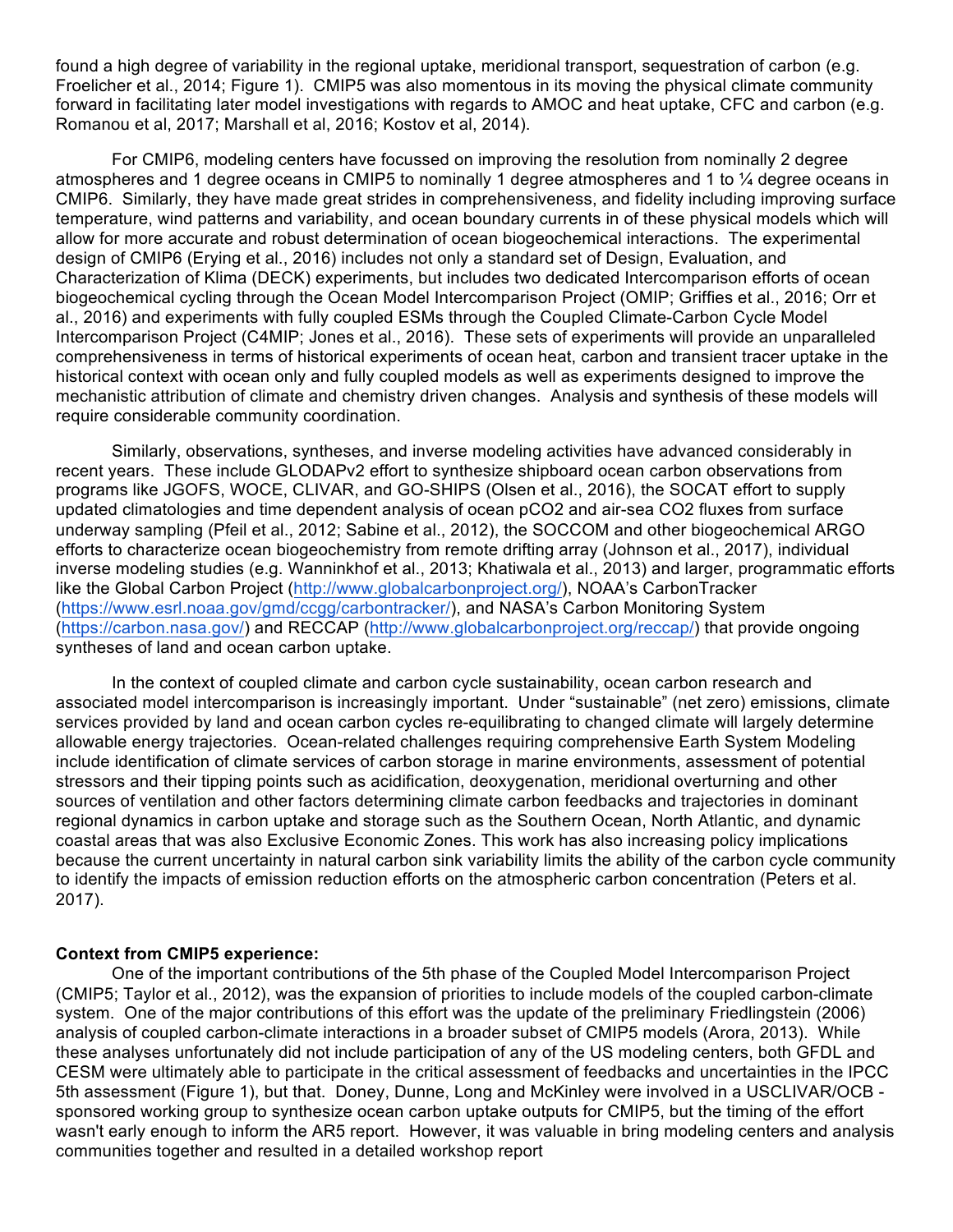(https://usclivar.org/sites/default/files/documents/2015/SO-OCU-Workshop-Report-final\_0.pdf). Another contributing factor in the delay and subcriticality in ocean carbon cycle analysis of CMIP5 models was the 2013 US Government Shutdown and Budget Sequestration, which resulted in the delay and termination of funding initiatives at NOAA, NASA, and NSF for this work. One of the objectives of the proposed 2018 workshop would be to organize collaborative research/synthesis of US couple carbon-climate earth system models earlier in the process so that the scientific outcomes are timely and robust enough to substantively inform the IPCC 6th Assessment. The European modeling centers are already coordinated through the CRESCENDO project (https://www.crescendoproject.eu/), and it would be useful for the North American centers to similarly get together and compare experiences in a substantive way.

#### Budget:

We request \$25,900 from OCB to cover airfare (\$500), vehicle costs (\$200), Hotel and per diem for DC area (\$270/day), and a venue with audiovisual accommodations (\$3,000) for 20 people for the first two day workshop plus supplies (\$500) and publication costs (\$3000).

#### **References:**

Arora, V.K., Boer, G.J., Friedlingstein, P., Eby, M., Jones, C.D., Christian, J.R., Bonan, G., Bopp, L., Brovkin, V., Cadule, P. and Hajima, T., 2013. Carbon–concentration and carbon–climate feedbacks in CMIP5 Earth system models. *Journal of Climate*, *26*(15), pp.5289-5314.

Ciais, P., C. Sabine, G. Bala, L. Bopp, V. Brovkin, J. Canadell, A. Chhabra, R. DeFries, J. Galloway, M. Heimann, C. Jones, C. Le Quéré, R.B. Myneni, S. Piao and P. Thornton, 2013: Carbon and Other Biogeochemical Cycles. In: Climate Change 2013: The Physical Science Basis. Contribution of Working Group I to the Fifth Assessment Report of the Intergovernmental Panel on Climate Change [Stocker, T.F., D. Qin, G.-K. Plattner, M. Tignor, S.K. Allen, J. Boschung, A. Nauels, Y. Xia, V. Bex and P.M. Midgley (eds.)]. Cambridge University Press, Cambridge, United Kingdom and New York, NY, USA.

Eyring, V., Bony, S., Meehl, G.A., Senior, C.A., Stevens, B., Stouffer, R.J. and Taylor, K.E., 2016. Overview of the Coupled Model Intercomparison Project Phase 6 (CMIP6) experimental design and organization. *Geoscientific Model Development*, *9*(5), pp.1937-1958.

Friedlingstein, P., Cox, P., Betts, R., Bopp, L., von Bloh, W., Brovkin, V., Cadule, P., Doney, S., Eby, M., Fung, I. and Bala, G., 2006. Climate–carbon cycle feedback analysis: results from the C4MIP model intercomparison. *Journal of climate*, *19*(14), pp.3337-3353.

Frölicher, T.L., Sarmiento, J.L., Paynter, D.J., Dunne, J.P., Krasting, J.P. and Winton, M., 2015. Dominance of the Southern Ocean in anthropogenic carbon and heat uptake in CMIP5 models. *Journal of Climate*, *28*(2), pp.862-886.

Griffies, S.M., Danabasoglu, G., Durack, P.J., Adcroft, A.J., Balaji, V., Böning, C.W., Chassignet, E.P., Curchitser, E., Deshayes, J., Drange, H. and Fox-Kemper, B., 2016. OMIP contribution to CMIP6: experimental and diagnostic protocol for the physical component of the Ocean Model Intercomparison Project. *Geoscientific Model Development*, *9*(9), p.3231.

Johnson, K.S., Plant, J.N., Coletti, L.J., Jannasch, H.W., Sakamoto, C.M., Riser, S.C., Swift, D.D., Williams, N.L., Boss, E., Haëntjens, N. and Talley, L.D., 2017. Biogeochemical sensor performance in the SOCCOM profiling float array. *Journal of Geophysical Research: Oceans*.

Jones, C.D., Arora, V., Friedlingstein, P., Bopp, L., Brovkin, V., Dunne, J., Graven, H., Hoffman, F., Ilyina, T., John, J.G. and Jung, M., 2016. C4MIP– The Coupled Climate-Carbon Cycle Model Intercomparison Project: experimental protocol for CMIP6, Geosci. Model Dev., 9, 2853–2880.

Khatiwala, S., Tanhua, T., Fletcher, S.M., Gerber, M., Doney, S.C., Graven, H.D., Gruber, N., McKinley, G.A., Murata, A., Ríos, A.F. and Sabine, C.L., 2013. Global ocean storage of anthropogenic carbon. *Biogeosciences (BG)*, *10*(4), pp.2169-2191.

Olsen, A., Key, R.M., van Heuven, S., Lauvset, S.K., Velo, A., Lin, X., Schirnick, C., Kozyr, A., Tanhua, T., Hoppema, M. and Jutterström, S., 2016. The Global Ocean Data Analysis Project version 2 (GLODAPv2)–an internally consistent data product for the world ocean. *Earth System Science Data*, *8*(2), p.297.

Orr, J.C., Najjar, R.G., Aumount, O., Bopp, L., Bullister, J.L., Danabasoglu, G., Doney, S.C., Dunne, J.P., Dutay, J.C., Graven, H. and Griffies, S.M., 2016. Biogeochemical protocols and diagnostics for the CMIP6 Ocean Model Intercomparison Project (OMIP), Geosci. Model Dev. Discuss., doi: 10.5194.

Peters, G.P., C. LeQuere, R.M. Andrew, J.G. Canadell, P. Friedlingstein, T. Ilyina, R.B. Jackson, F. Joos, J.I. Korsbakken, G.A. McKinley, S. Sitch, and P. Tans, 2017. Towards real-time verification of CO2 emissions, *Nature Climate Change, doi:* 10.1038/s41558-017-0013-9.

Pfeil, B., Olsen, A., Bakker, D.C., Hankin, S., Koyuk, H., Kozyr, A., Malczyk, J., Manke, A., Metzl, N., Sabine, C.L. and Akl, J., 2012. A uniform, quality controlled Surface Ocean CO2 Atlas (SOCAT). *Earth system science data Discussions*, *5*(2), pp.735-780.

Sabine, C.L., Hankin, S., Koyuk, H., Bakker, D.C., Pfeil, B., Olsen, A., Metzl, N., Kozyr, A., Fassbender, A., Manke, A. and Malczyk, J., 2012. Surface Ocean CO2 Atlas (SOCAT) gridded data products. *Earth System Science Data Discussions*, *5*(2), pp.781-804.

Taylor, K.E., Stouffer, R.J. and Meehl, G.A., 2012. An overview of CMIP5 and the experiment design. *Bulletin of the American Meteorological Society*, *93*(4), pp.485-498.

Wanninkhof, R., Park, G.H., Takahashi, T., Sweeney, C., Feely, R.A., Nojiri, Y., Gruber, N., Doney, S.C., McKinley, G.A., Lenton, A. and Le Quere, C., 2013. Global ocean carbon uptake: magnitude, variability and trends.

Figure 1: